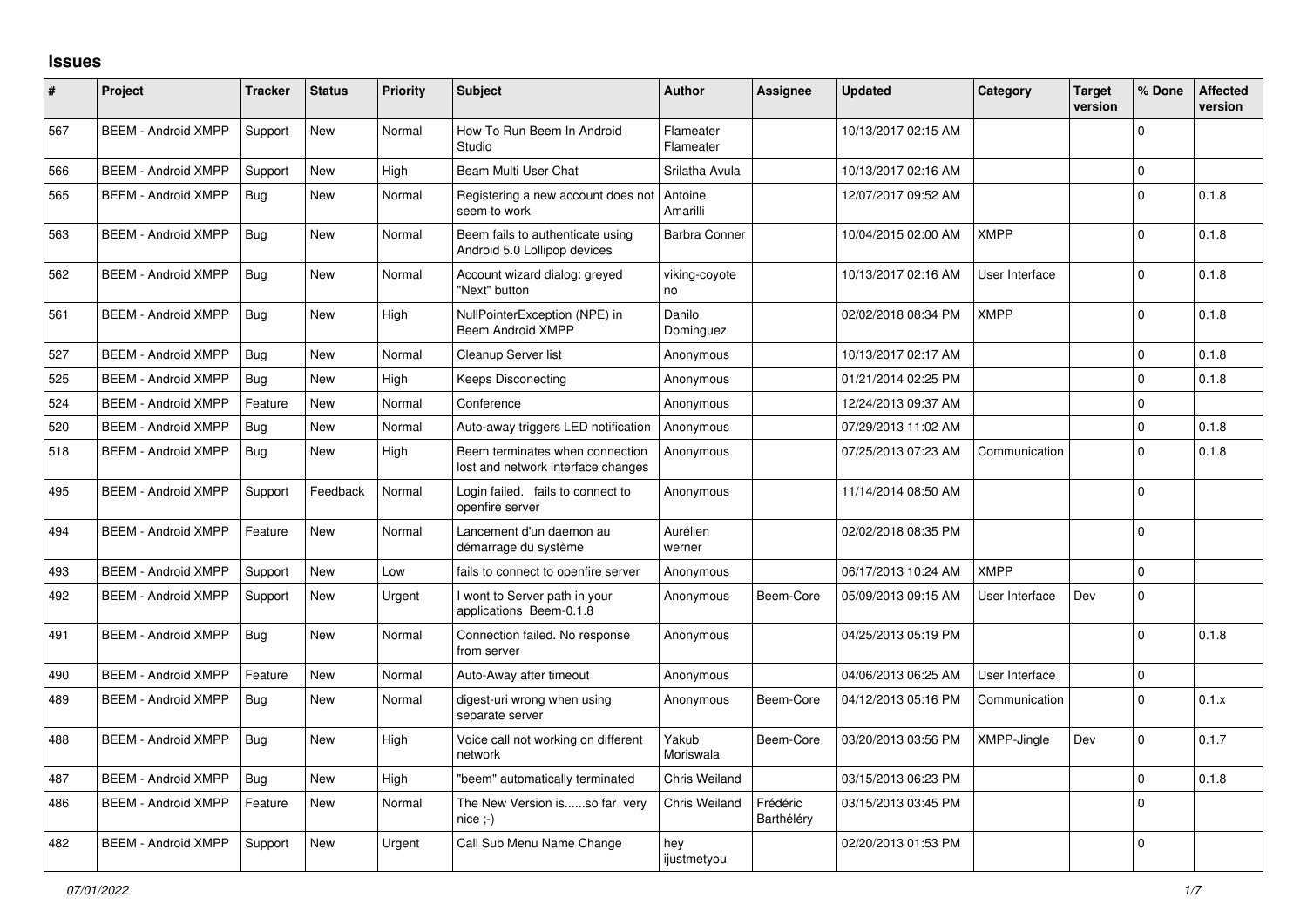| $\#$ | Project                    | <b>Tracker</b> | <b>Status</b> | <b>Priority</b> | <b>Subject</b>                                                                                                                         | <b>Author</b>           | <b>Assignee</b>        | <b>Updated</b>      | Category       | <b>Target</b><br>version | % Done   | <b>Affected</b><br>version |
|------|----------------------------|----------------|---------------|-----------------|----------------------------------------------------------------------------------------------------------------------------------------|-------------------------|------------------------|---------------------|----------------|--------------------------|----------|----------------------------|
| 479  | <b>BEEM - Android XMPP</b> | Support        | Feedback      | Normal          | Two way authentication using SSL                                                                                                       | Yakub<br>Moriswala      | Nikita Kozlov          | 01/28/2013 07:41 AM | <b>XMPP</b>    |                          | $\Omega$ |                            |
| 477  | <b>BEEM - Android XMPP</b> | Support        | Feedback      | Normal          | Cannot login by facebook account                                                                                                       | Anonymous               |                        | 03/25/2013 03:00 PM |                |                          | $\Omega$ |                            |
| 475  | <b>BEEM - Android XMPP</b> | Support        | <b>New</b>    | Urgent          | Need<br>asmack-android-10-source-beem-ji<br>ngle.zip file                                                                              | Anonymous               | Nikita Kozlov          | 01/12/2013 11:30 AM | XMPP-Jingle    | Dev                      | $\Omega$ |                            |
| 473  | <b>BEEM - Android XMPP</b> | Feature        | Assigned      | Normal          | Czech translation                                                                                                                      | Anonymous               | Frédéric<br>Barthéléry | 01/09/2013 05:00 PM | User Interface | Dev                      | 90       |                            |
| 472  | <b>BEEM - Android XMPP</b> | <b>Bug</b>     | Assigned      | Normal          | Failed to login - error in SASL<br>authentification                                                                                    | Anonymous               | Frédéric<br>Barthéléry | 03/27/2013 06:16 PM |                | 0.1.9                    | $\Omega$ | hg                         |
| 470  | <b>BEEM - Android XMPP</b> | Bug            | <b>New</b>    | High            | Crash on API 17                                                                                                                        | Anonymous               | Anonymous              | 04/12/2013 05:18 PM | <b>XMPP</b>    | 0.1.9                    | $\Omega$ | 0.1.7                      |
| 468  | <b>BEEM - Android XMPP</b> | Support        | New           | Urgent          | beam for nokia / as for java<br>supported phones . (not for android)                                                                   | Anonymous               |                        | 11/26/2012 01:28 PM |                |                          | $\Omega$ |                            |
| 467  | <b>BEEM - Android XMPP</b> | Feature        | <b>New</b>    | Urgent          | Is Audio call(Voice call) feature<br>available for Android?                                                                            | Anonymous               |                        | 11/23/2012 07:35 AM |                |                          | $\Omega$ |                            |
| 466  | <b>BEEM - Android XMPP</b> | Feature        | <b>New</b>    | High            | gpg                                                                                                                                    | Anonymous               |                        | 11/22/2012 02:28 PM |                |                          | $\Omega$ |                            |
| 465  | <b>BEEM - Android XMPP</b> | Feature        | <b>New</b>    | Normal          | XEP-0297: Stanza Forwarding                                                                                                            | Frédéric<br>Barthéléry  |                        | 11/18/2012 03:10 PM | <b>XMPP</b>    |                          | $\Omega$ |                            |
| 464  | <b>BEEM - Android XMPP</b> | Feature        | <b>New</b>    | Normal          | XEP-0158: CAPTCHA Forms                                                                                                                | Frédéric<br>Barthéléry  |                        | 11/18/2012 03:02 PM | <b>XMPP</b>    |                          | $\Omega$ |                            |
| 463  | <b>BEEM - Android XMPP</b> | Feature        | <b>New</b>    | Normal          | Higher resolution toolbar and<br>application icons                                                                                     | Daniel<br>Aleksandersen |                        | 11/16/2012 05:48 PM | User Interface |                          | $\Omega$ |                            |
| 462  | <b>BEEM - Android XMPP</b> | Feature        | <b>New</b>    | Normal          | Support XEP-0280 "Message<br>Carbons"                                                                                                  | Daniel<br>Aleksandersen |                        | 12/03/2013 02:42 PM | <b>XMPP</b>    |                          | $\Omega$ |                            |
| 461  | <b>BEEM - Android XMPP</b> | Bug            | New           | Normal          | Presence not change                                                                                                                    | Anonymous               |                        | 11/12/2012 06:55 PM |                |                          | $\Omega$ | hg                         |
| 460  | <b>BEEM - Android XMPP</b> | Feature        | <b>New</b>    | Normal          | XMPP feature "XEP-0079" to<br>handle lost messages                                                                                     | kolA flash              |                        | 11/07/2012 03:15 PM | <b>XMPP</b>    |                          | $\Omega$ |                            |
| 459  | <b>BEEM - Android XMPP</b> | Bug            | <b>New</b>    | Urgent          | Presence are not change                                                                                                                | Chathura<br>Wijesinghe  |                        | 11/07/2012 09:38 AM |                |                          | $\Omega$ | 0.1.7                      |
| 458  | <b>BEEM - Android XMPP</b> | <b>Bug</b>     | <b>New</b>    | Urgent          | what account to use to initiate call?                                                                                                  | Anonymous               |                        | 11/07/2012 01:14 AM |                |                          | $\Omega$ | 0.1.6                      |
| 457  | <b>BEEM - Android XMPP</b> | Bug            | <b>New</b>    | Normal          | Activity<br>com.beem.project.beem.ui.LoginAni<br>m has leaked ServiceConnection                                                        | Anonymous               | Frédéric<br>Barthéléry | 09/22/2016 09:35 PM |                |                          | $\Omega$ | hg                         |
| 455  | <b>BEEM - Android XMPP</b> | Bug            | <b>New</b>    | Normal          | Could not new<br>COnnectionConfiguration if<br>mService is NUMBERIC IP, in<br>BeemSerice.initConnectionConfig()<br>base on Android X86 | Anonymous               |                        | 10/30/2012 04:44 AM |                |                          | $\Omega$ | 0.1.7                      |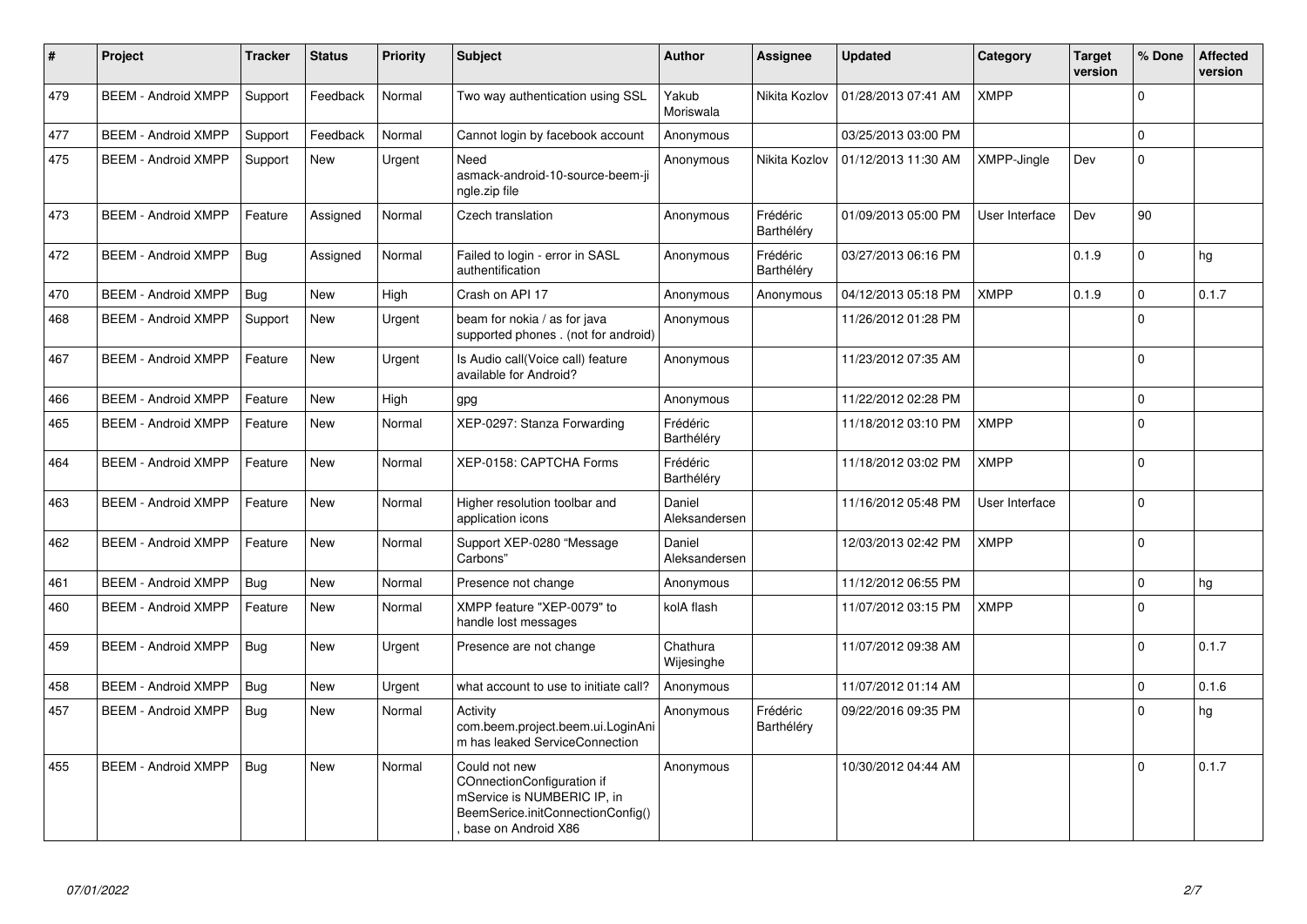| #   | Project                    | <b>Tracker</b> | <b>Status</b> | <b>Priority</b> | Subject                                                                                           | <b>Author</b>      | Assignee      | <b>Updated</b>      | Category       | <b>Target</b><br>version | % Done      | <b>Affected</b><br>version |
|-----|----------------------------|----------------|---------------|-----------------|---------------------------------------------------------------------------------------------------|--------------------|---------------|---------------------|----------------|--------------------------|-------------|----------------------------|
| 453 | <b>BEEM - Android XMPP</b> | Bug            | <b>New</b>    | Urgent          | Beem does not show account login<br>with resource id?                                             | Anonymous          |               | 09/29/2012 05:24 AM |                |                          | $\Omega$    | hg                         |
| 451 | <b>BEEM - Android XMPP</b> | <b>Bug</b>     | New           | Normal          | cant hear both user when using<br>audio call                                                      | hey<br>ijustmetyou |               | 10/09/2012 12:15 AM | XMPP-Jingle    |                          | $\Omega$    | hg                         |
| 450 | <b>BEEM - Android XMPP</b> | Support        | <b>New</b>    | Normal          | No response from Openfire when<br>login                                                           | Anonymous          |               | 09/12/2012 04:41 AM |                |                          | $\Omega$    |                            |
| 448 | <b>BEEM - Android XMPP</b> | Feature        | <b>New</b>    | Normal          | XEP 0027: XMPP-PGP Support                                                                        | Anonymous          |               | 08/07/2012 08:53 PM | <b>XMPP</b>    |                          | $\mathbf 0$ |                            |
| 447 | <b>BEEM - Android XMPP</b> | Feature        | <b>New</b>    | High            | Password saving should not be<br>necessary                                                        | Anonymous          |               | 08/05/2012 12:34 PM | User Interface |                          | $\Omega$    |                            |
| 446 | <b>BEEM - Android XMPP</b> | <b>Bug</b>     | New           | High            | Terminates or hungs up<br>immediately after lost connectivity                                     | Anonymous          |               | 01/20/2013 11:02 AM |                |                          | $\Omega$    | 0.1.7                      |
| 445 | <b>BEEM - Android XMPP</b> | Feature        | <b>New</b>    | Normal          | Add option to hide ongoing<br>notification                                                        | Anonymous          |               | 07/24/2012 06:44 PM |                |                          | $\mathbf 0$ |                            |
| 444 | <b>BEEM - Android XMPP</b> | <b>Bug</b>     | New           | Urgent          | Disconnets+terminates after a few<br>minues of idling                                             | Anonymous          |               | 07/22/2012 11:15 AM |                |                          | $\Omega$    | 0.1.7                      |
| 443 | <b>BEEM - Android XMPP</b> | Feature        | <b>New</b>    | Normal          | Indicate if a contact is logged-in<br>from more than 1 resource                                   | Anonymous          |               | 07/10/2012 02:02 PM |                |                          | $\mathbf 0$ |                            |
| 442 | <b>BEEM - Android XMPP</b> | Feature        | <b>New</b>    | Normal          | Notification settings: add option for<br>making notification LED/light blink<br>on new message(s) | Anonymous          |               | 07/09/2012 04:17 PM |                |                          | $\Omega$    |                            |
| 440 | <b>BEEM - Android XMPP</b> | Feature        | <b>New</b>    | Normal          | Make use of notification light                                                                    | Anonymous          |               | 07/09/2012 02:33 PM |                |                          | $\mathbf 0$ |                            |
| 435 | <b>BEEM - Android XMPP</b> | Feature        | New           | Normal          | optimized chat-interface in<br>landscape-mode                                                     | Anonymous          |               | 05/16/2012 08:00 PM |                |                          | $\Omega$    |                            |
| 434 | <b>BEEM - Android XMPP</b> | Support        | <b>New</b>    | Immediate       | VideoChat using XMPP in Android                                                                   | Anonymous          | Nikita Kozlov | 04/26/2012 09:24 PM | XMPP-Jingle    |                          | $\mathbf 0$ |                            |
| 433 | <b>BEEM - Android XMPP</b> | Support        | New           | Immediate       | call voip fails                                                                                   | Anonymous          | Nikita Kozlov | 07/10/2012 02:06 PM | XMPP-Jingle    | 0.2                      | $\mathbf 0$ |                            |
| 432 | <b>BEEM - Android XMPP</b> | Support        | <b>New</b>    | Immediate       | call voip fails                                                                                   | Anonymous          | Nikita Kozlov | 04/26/2012 12:21 PM | XMPP-Jingle    | 0.2                      | $\Omega$    |                            |
| 431 | <b>BEEM - Android XMPP</b> | Feature        | Assigned      | Normal          | Support XEP-0301: In-Band Real<br>Time Text (transmit typing instantly<br>while you compose)      | Mark Rejhon        | Mark Rejhon   | 08/06/2012 10:55 AM | Communication  |                          | $\Omega$    |                            |
| 429 | <b>BEEM - Android XMPP</b> | Bug            | Feedback      | Normal          | Crash when empty contactlist                                                                      | Anonymous          |               | 06/22/2012 12:37 PM |                |                          | $\Omega$    | 0.1.6                      |
| 428 | <b>BEEM - Android XMPP</b> | <b>Bug</b>     | New           | Normal          | [OTR] switching to Start OTR not<br>always working                                                | Anonymous          |               | 04/16/2012 06:41 PM |                |                          | $\Omega$    | 0.1.6                      |
| 427 | <b>BEEM - Android XMPP</b> | Feature        | <b>New</b>    | High            | [OTR] auto-start and require<br>options                                                           | Anonymous          |               | 04/12/2013 05:17 PM |                |                          | 0           |                            |
| 423 | <b>BEEM - Android XMPP</b> | Bug            | New           | High            | Message delivery                                                                                  | Anonymous          |               | 03/27/2012 07:03 PM | Communication  |                          | $\mathbf 0$ | 0.1.6                      |
| 422 | <b>BEEM - Android XMPP</b> | Feature        | <b>New</b>    | High            | <b>XMPP Jingle Support</b>                                                                        | Anonymous          |               | 03/26/2012 06:36 PM |                |                          | $\mathbf 0$ |                            |
| 421 | <b>BEEM - Android XMPP</b> | Bug            | New           | Normal          | Chats show HTML tags                                                                              | Anonymous          |               | 03/19/2012 05:10 PM |                |                          | 0           | 0.1.7                      |
| 420 | <b>BEEM - Android XMPP</b> | <b>Bug</b>     | New           | Normal          | Led always flashing                                                                               | Anonymous          |               | 03/14/2012 11:58 PM |                |                          | $\mathbf 0$ | 0.1.7                      |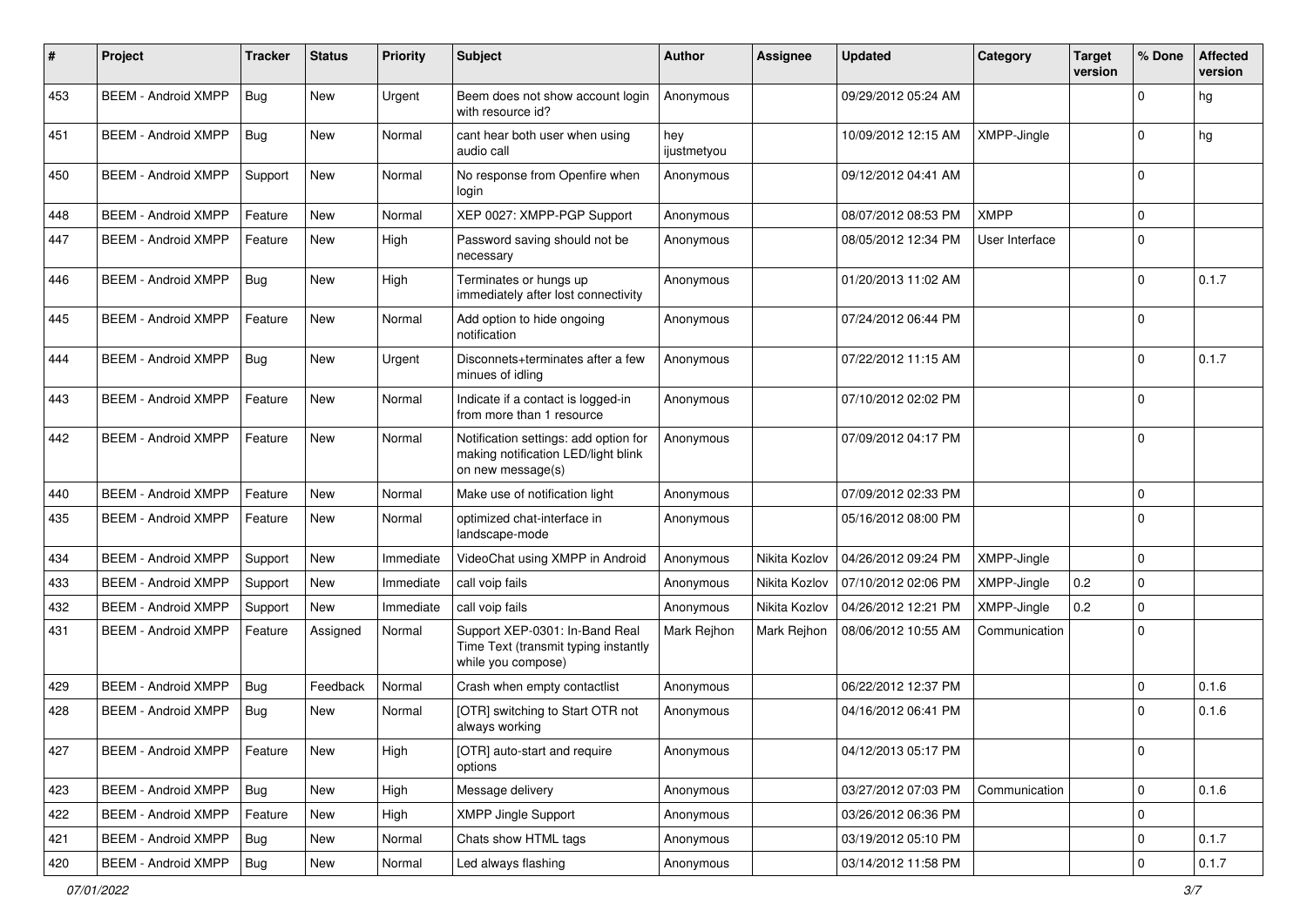| #   | Project                       | <b>Tracker</b> | <b>Status</b> | <b>Priority</b> | <b>Subject</b>                                                              | <b>Author</b>                | Assignee               | <b>Updated</b>      | Category           | <b>Target</b><br>version | % Done      | <b>Affected</b><br>version |
|-----|-------------------------------|----------------|---------------|-----------------|-----------------------------------------------------------------------------|------------------------------|------------------------|---------------------|--------------------|--------------------------|-------------|----------------------------|
| 419 | <b>BEEM - Android XMPP</b>    | Feature        | <b>New</b>    | Low             | [OTR] Provide more verbose OTR<br>support                                   | Anonymous                    |                        | 03/05/2012 12:16 AM |                    |                          | $\Omega$    |                            |
| 418 | <b>BEEM - Android XMPP</b>    | Support        | Feedback      | Normal          | VideoChat using XMPP in Android                                             | Android Buddy                | Nikita Kozlov          | 03/05/2012 10:39 AM | <b>XMPP-Jingle</b> |                          | $\Omega$    |                            |
| 417 | <b>BEEM - Android XMPP</b>    | Feature        | New           | Normal          | Support OAUTH and OAUTH2<br>authentication                                  | Anonymous                    |                        | 10/09/2012 12:10 AM | <b>XMPP</b>        |                          | $\Omega$    |                            |
| 416 | <b>BEEM - Android XMPP</b>    | Feature        | <b>New</b>    | Normal          | [OTR] Provide a method of<br>importing or exporting OTR private<br>keys.    | Anonymous                    | Nikita Kozlov          | 02/24/2013 09:13 PM |                    | 0.1.9                    | $\Omega$    |                            |
| 412 | <b>BEEM - Android XMPP</b>    | Bug            | <b>New</b>    | Normal          | beem 1.7-rc2 exits after some time<br>when the phone is not being used      | Anonymous                    |                        | 02/04/2012 10:54 AM |                    |                          | $\Omega$    | hg                         |
| 411 | <b>BEEM - Android XMPP</b>    | Feature        | <b>New</b>    | Normal          | [OTR] Autostart encrypted chats if<br>possible / show system messages       | Anonymous                    | Nikita Kozlov          | 02/24/2013 09:13 PM | Communication      | 0.1.9                    | $\Omega$    |                            |
| 410 | <b>BEEM - Android XMPP</b>    | Feature        | <b>New</b>    | Normal          | Add opportunity to change action of<br>statusbar icon                       | Anonymous                    |                        | 02/02/2012 05:51 PM |                    | 0.2                      | $\Omega$    |                            |
| 409 | <b>BEEM - Android XMPP</b>    | <b>Bug</b>     | Assigned      | Normal          | Beem hides all other icons in the<br>statusbar                              | Anonymous                    | Frédéric<br>Barthéléry | 06/22/2012 12:44 PM | User Interface     | 0.1.9                    | $\Omega$    | 0.1.6                      |
| 405 | <b>BEEM - Android XMPP</b>    | Support        | New           | High            | Eclipse                                                                     | Anonymous                    |                        | 01/30/2012 12:38 PM |                    |                          | $\Omega$    |                            |
| 404 | <b>BEEM - Android XMPP</b>    | Feature        | <b>New</b>    | Low             | Show special icons for users at<br>xmpp transports (like gajim)             | Loop Back                    |                        | 01/27/2012 11:22 AM |                    |                          | $\Omega$    |                            |
| 402 | <b>BEEM - Android XMPP</b>    | Feature        | <b>New</b>    | Low             | <b>Use Android Contacts</b>                                                 | Anonymous                    |                        | 02/04/2012 04:53 PM |                    |                          | $\Omega$    |                            |
| 401 | <b>BEEM - Android XMPP</b>    | Feature        | <b>New</b>    | Low             | Ice Cream Sandwich Interface<br>following Design Guidelines                 | Anonymous                    |                        | 01/27/2012 11:11 AM |                    |                          | $\Omega$    |                            |
| 400 | <b>BEEM - Android XMPP</b>    | Feature        | <b>New</b>    | Normal          | Implement XEP-0198 Stream<br>Managment                                      | argafål (Daniel<br>Michalik) |                        | 04/12/2013 05:15 PM |                    |                          | $\Omega$    |                            |
| 399 | <b>BEEM - Android XMPP</b>    | Bug            | New           | Normal          | User subscription can stay<br>unanswered but doesn't show<br>anywhere       | Anonymous                    |                        | 01/26/2012 12:31 PM |                    |                          | $\Omega$    | 0.1.6                      |
| 398 | <b>BEEM - Android XMPP</b>    | Feature        | <b>New</b>    | Normal          | XEP-0184 Message Receipt                                                    | Anonymous                    |                        | 02/23/2012 11:12 AM |                    |                          | $\Omega$    |                            |
| 397 | <b>BEEM - Android XMPP</b>    | Bug            | New           | Normal          | Outgoing messages are not<br>necessarily sent but no indication is<br>given | Anonymous                    |                        | 02/21/2012 02:34 PM |                    |                          | $\Omega$    | hg                         |
| 396 | <b>BEEM - Android XMPP</b>    | Feature        | New           | Normal          | Notification icon                                                           | Anonymous                    |                        | 01/25/2012 02:51 PM |                    |                          | $\Omega$    |                            |
| 391 | BEEM - Android XMPP   Feature |                | New           | Normal          | Notification should bring me to the<br>last screen                          | Anonymous                    |                        | 01/22/2012 11:18 PM |                    |                          | 0           |                            |
| 390 | <b>BEEM - Android XMPP</b>    | <b>Bug</b>     | New           | Normal          | Force close upon receiving<br>message                                       | Anonymous                    |                        | 01/22/2012 10:41 PM |                    |                          | $\mathbf 0$ | hg                         |
| 389 | <b>BEEM - Android XMPP</b>    | Bug            | <b>New</b>    | Normal          | Chat window not updating                                                    | Anonymous                    |                        | 02/21/2012 02:34 PM |                    |                          | $\mathbf 0$ | 0.1.6                      |
| 380 | <b>BEEM - Android XMPP</b>    | Bug            | New           | Normal          | how to remove track file                                                    | Anonymous                    | Nikita Kozlov          | 12/13/2011 09:33 AM | XMPP-Jingle        |                          | $\mathbf 0$ | 0.1.x                      |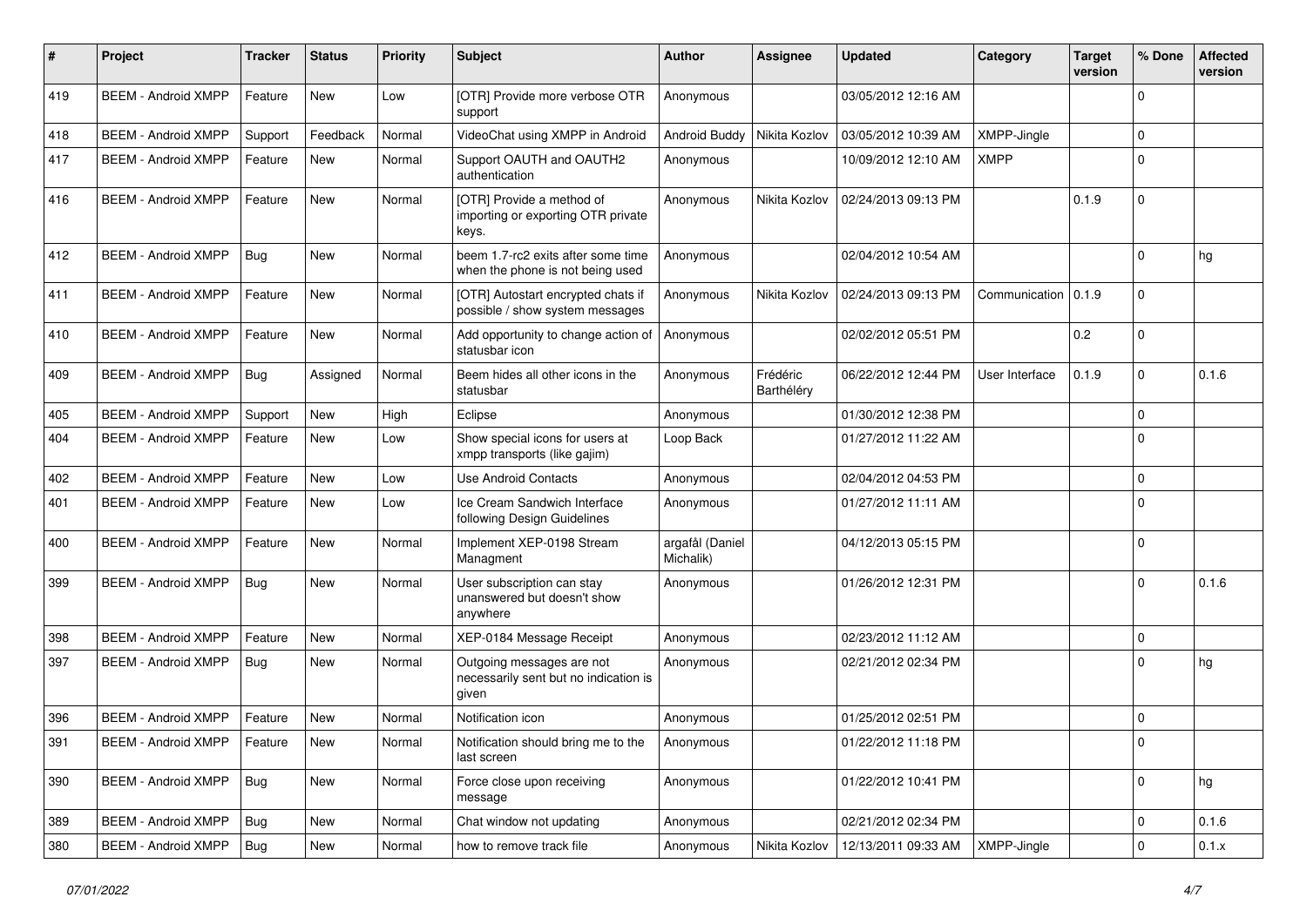| #   | Project                    | <b>Tracker</b> | <b>Status</b> | <b>Priority</b> | Subject                                                                         | Author                  | <b>Assignee</b> | <b>Updated</b>      | Category       | <b>Target</b><br>version | % Done      | <b>Affected</b><br>version |
|-----|----------------------------|----------------|---------------|-----------------|---------------------------------------------------------------------------------|-------------------------|-----------------|---------------------|----------------|--------------------------|-------------|----------------------------|
| 377 | <b>BEEM - Android XMPP</b> | <b>Bug</b>     | <b>New</b>    | Immediate       | connectionClosedOnError                                                         | Anonymous               | Anonymous       | 11/19/2011 07:49 AM | <b>XMPP</b>    | 0.2                      | $\mathbf 0$ | hg                         |
| 375 | <b>BEEM - Android XMPP</b> | Bug            | New           | Normal          | stack error upon logging                                                        | Anonymous               |                 | 09/28/2011 05:37 PM |                |                          | $\mathbf 0$ | 0.1.6                      |
| 372 | <b>BEEM - Android XMPP</b> | Support        | New           | Normal          | call voip fails                                                                 | Anonymous               |                 | 02/21/2012 02:37 PM |                |                          | $\Omega$    |                            |
| 371 | <b>BEEM - Android XMPP</b> | Support        | <b>New</b>    | Normal          | How can I get BEEM-Jingle works?                                                | Anonymous               | Nikita Kozlov   | 02/21/2012 02:36 PM |                |                          | $\mathbf 0$ |                            |
| 370 | <b>BEEM - Android XMPP</b> | Feature        | <b>New</b>    | Normal          | file transfer/sharing feature                                                   | Anonymous               |                 | 08/11/2011 04:54 PM |                |                          | $\mathbf 0$ |                            |
| 369 | <b>BEEM - Android XMPP</b> | Support        | Feedback      | Normal          | xmpp connection adapter<br>connection closed on Error !                         | Anonymous               |                 | 06/22/2012 11:56 AM |                |                          | $\mathbf 0$ |                            |
| 367 | <b>BEEM - Android XMPP</b> | Bug            | New           | Normal          | Activity<br>com.beem.project.beem.ui.LoginAni<br>m has leaked ServiceConnection | Anonymous               |                 | 07/17/2011 01:10 AM |                |                          | $\Omega$    | hg                         |
| 363 | <b>BEEM - Android XMPP</b> | Bug            | New           | Normal          | all contact delete error                                                        | Anonymous               |                 | 02/21/2012 02:34 PM |                |                          | $\mathbf 0$ | 0.1.x                      |
| 362 | <b>BEEM - Android XMPP</b> | Support        | New           | High            | Auto connect                                                                    | Anonymous               |                 | 06/29/2011 03:21 AM |                |                          | $\mathbf 0$ |                            |
| 359 | <b>BEEM - Android XMPP</b> | Feature        | <b>New</b>    | Normal          | Alternative group view                                                          | Anonymous               |                 | 06/12/2011 02:47 PM |                |                          | $\mathbf 0$ |                            |
| 358 | <b>BEEM - Android XMPP</b> | Feature        | <b>New</b>    | Normal          | <b>Managing Transports</b>                                                      | Anonymous               |                 | 06/07/2011 11:06 AM |                |                          | $\mathbf 0$ |                            |
| 357 | <b>BEEM - Android XMPP</b> | <b>Bug</b>     | <b>New</b>    | Normal          | Opened Chats displays Duplicate<br>entries                                      | Anonymous               |                 | 05/23/2011 01:04 PM |                |                          | $\Omega$    | 0.1.5                      |
| 356 | <b>BEEM - Android XMPP</b> | <b>Bug</b>     | <b>New</b>    | Normal          | Status icon distorded when avatar<br>is not square                              | Murilo Ferraz<br>Franco |                 | 12/14/2011 07:53 PM | User Interface | 0.2                      | $\Omega$    | hg                         |
| 355 | <b>BEEM - Android XMPP</b> | Feature        | <b>New</b>    | Normal          | Jingle                                                                          | Anonymous               |                 | 02/21/2012 02:35 PM |                |                          | $\mathbf 0$ |                            |
| 354 | <b>BEEM - Android XMPP</b> | <b>Bug</b>     | New           | Normal          | History disappears - disconnects,<br>exits, or closes conversation<br>window    | Anonymous               |                 | 04/24/2011 03:02 PM |                |                          | $\Omega$    | hg                         |
| 348 | <b>BEEM - Android XMPP</b> | Feature        | New           | Normal          | time-out feature                                                                | Anonymous               |                 | 03/09/2011 11:02 AM |                |                          | $\mathbf 0$ |                            |
| 344 | <b>BEEM - Android XMPP</b> | <b>Bug</b>     | New           | Normal          | Beem silently quits on change of<br>data connection                             | Anonymous               |                 | 02/21/2012 02:34 PM | Communication  |                          | $\Omega$    | 0.1.x                      |
| 343 | <b>BEEM - Android XMPP</b> | Feature        | <b>New</b>    | Low             | Multiple Jabber Account                                                         | Anonymous               |                 | 02/07/2011 02:18 PM | Conception     |                          | $\mathbf 0$ |                            |
| 339 | <b>BEEM - Android XMPP</b> | <b>Bug</b>     | Feedback      | Normal          | java.lang.IllegalStateException: Not<br>connected to server.                    | Anonymous               |                 | 06/22/2012 12:57 PM | <b>XMPP</b>    |                          | $\Omega$    | 0.1.x                      |
| 335 | <b>BEEM - Android XMPP</b> | Feature        | <b>New</b>    | Normal          | Auto login on phone startup                                                     | Anonymous               |                 | 01/14/2011 01:22 AM |                |                          | 0           |                            |
| 333 | <b>BEEM - Android XMPP</b> | Feature        | New           | Low             | XEP-0184 Message Receipt                                                        | Anonymous               |                 | 09/26/2011 09:38 PM |                |                          | $\mathbf 0$ |                            |
| 331 | <b>BEEM - Android XMPP</b> | Feature        | New           | Low             | Green and Red (start o finish a call)   Anonymous<br>key map.                   |                         |                 | 12/31/2010 07:14 PM | XMPP-Jingle    |                          | 0           |                            |
| 330 | <b>BEEM - Android XMPP</b> | Feature        | New           | Normal          | Make Text selectable                                                            | Anonymous               |                 | 12/26/2010 09:53 PM | User Interface |                          | $\mathbf 0$ |                            |
| 326 | <b>BEEM - Android XMPP</b> | Feature        | New           | Normal          | Remember last selected group                                                    | Anonymous               |                 | 12/20/2010 11:12 AM |                | 0.2                      | $\mathbf 0$ |                            |
| 325 | <b>BEEM - Android XMPP</b> | Feature        | New           | Normal          | Add opportunity to change aktion of<br>statusbar icon                           | Anonymous               |                 | 12/20/2010 11:08 AM | <b>XMPP</b>    | $0.2\,$                  | $\mathbf 0$ |                            |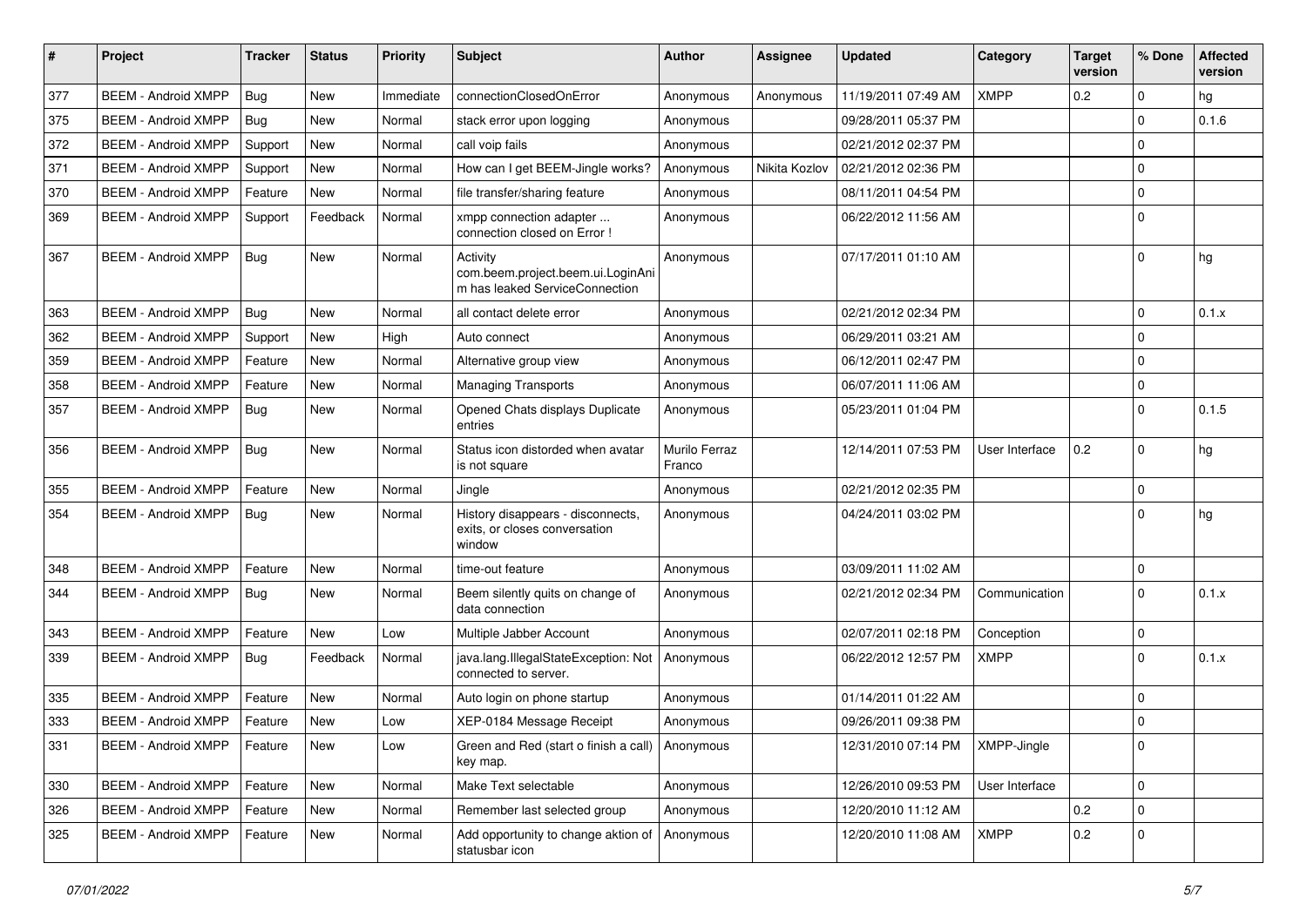| $\#$ | Project                    | <b>Tracker</b> | <b>Status</b> | <b>Priority</b> | <b>Subject</b>                                                                     | Author                 | <b>Assignee</b>        | <b>Updated</b>      | Category       | <b>Target</b><br>version | % Done      | <b>Affected</b><br>version |
|------|----------------------------|----------------|---------------|-----------------|------------------------------------------------------------------------------------|------------------------|------------------------|---------------------|----------------|--------------------------|-------------|----------------------------|
| 318  | <b>BEEM - Android XMPP</b> | <b>Bug</b>     | <b>New</b>    | Normal          | Crash on update of many contact                                                    | Anonymous              |                        | 11/24/2010 01:06 PM |                |                          | $\Omega$    | 0.1.x                      |
| 317  | <b>BEEM - Android XMPP</b> | Feature        | New           | Normal          | Add opportunity to put all XMPP<br>transports in one group<br>automatically        | Anonymous              |                        | 06/22/2012 12:55 PM |                | 0.2                      | $\Omega$    |                            |
| 314  | <b>BEEM - Android XMPP</b> | Feature        | <b>New</b>    | Normal          | Introduce "self-contact" group as<br>done in Bombus XMPP client                    | Anonymous              |                        | 12/26/2010 05:42 PM |                | 0.2                      | $\Omega$    |                            |
| 308  | <b>BEEM - Android XMPP</b> | Feature        | <b>New</b>    | Normal          | Sideswipe to other chats                                                           | Anonymous              |                        | 12/26/2010 07:43 PM |                | 0.2                      | $\mathbf 0$ |                            |
| 306  | <b>BEEM - Android XMPP</b> | Feature        | <b>New</b>    | Normal          | Notification while BEEM is focused                                                 | Anonymous              |                        | 10/17/2010 06:18 AM |                |                          | $\Omega$    |                            |
| 294  | <b>BEEM - Android XMPP</b> | Feature        | <b>New</b>    | Normal          | Chat windows change chat<br>windows methode                                        | Anonymous              |                        | 08/20/2010 02:47 PM |                |                          | $\Omega$    |                            |
| 292  | <b>BEEM - Android XMPP</b> | Feature        | <b>New</b>    | Normal          | chat window font size                                                              | Nikita Kozlov          |                        | 05/06/2012 11:03 AM | User Interface |                          | $\mathbf 0$ |                            |
| 287  | <b>BEEM - Android XMPP</b> | <b>Bug</b>     | New           | Normal          | Message-joining in chats breaks<br>accessibility                                   | Nolan Darilek          |                        | 07/23/2010 05:00 PM | User Interface |                          | $\Omega$    | hg                         |
| 283  | <b>BEEM - Android XMPP</b> | Feature        | <b>New</b>    | Normal          | Voice Support                                                                      | Guillermo Lo<br>Coco   |                        | 12/27/2010 08:26 PM | XMPP-Jingle    |                          | $\Omega$    |                            |
| 278  | <b>BEEM - Android XMPP</b> | Feature        | Feedback      | Normal          | Status in ongoing                                                                  | Whatcha<br>Computer    |                        | 08/27/2010 07:33 PM |                |                          | $\Omega$    |                            |
| 272  | <b>BEEM - Android XMPP</b> | <b>Bug</b>     | New           | Normal          | Opened chats dialog shows every<br>online contact in roster and in<br>random order | Anonymous              |                        | 01/19/2011 06:45 PM |                | 0.2                      | $\Omega$    | 0.1.x                      |
| 270  | <b>BEEM - Android XMPP</b> | <b>Bug</b>     | Assigned      | Normal          | Beem does not reconnect<br>automatically                                           | Jerome M.              | Frédéric<br>Barthéléry | 06/14/2010 10:26 PM |                |                          | $\Omega$    | 0.1.x                      |
| 266  | <b>BEEM - Android XMPP</b> | Feature        | Assigned      | Normal          | Repeat notifications                                                               | Anonymous              | Vincent<br>Véronis     | 02/09/2011 12:55 AM |                | 0.2                      | $\Omega$    |                            |
| 265  | <b>BEEM - Android XMPP</b> | Feature        | <b>New</b>    | Low             | Start on phone boot                                                                | Anonymous              |                        | 02/23/2012 11:08 AM |                |                          | $\Omega$    |                            |
| 264  | <b>BEEM - Android XMPP</b> | Feature        | <b>New</b>    | Normal          | Support for multiple accounts                                                      | Anonymous              | Vincent<br>Véronis     | 04/21/2011 09:28 PM | Conception     | 0.2                      | 20          |                            |
| 259  | <b>BEEM - Android XMPP</b> | Feature        | Assigned      | Normal          | Improve support for reconnections                                                  | Frédéric<br>Barthéléry | Frédéric<br>Barthéléry | 07/30/2012 03:28 PM | XMPP           | 0.2                      | $\Omega$    |                            |
| 258  | <b>BEEM - Android XMPP</b> | <b>Bug</b>     | Assigned      | Normal          | Close/Crash when screen is<br>powered off                                          | Anonymous              | Frédéric<br>Barthéléry | 07/01/2010 05:13 PM |                | 0.2                      | $\Omega$    | 0.1.x                      |
| 250  | <b>BEEM - Android XMPP</b> | Feature        | Assigned      | Normal          | Better integration to Android                                                      | Anonymous              |                        | 04/07/2010 02:16 AM | Conception     |                          | $\Omega$    |                            |
| 247  | <b>BEEM - Android XMPP</b> | Support        | New           | Low             | BeemApplication - interface<br>suggestion.                                         | John Pope              |                        | 02/21/2012 02:34 PM | Conception     |                          | $\mathbf 0$ |                            |
| 241  | <b>BEEM - Android XMPP</b> | Feature        | Assigned      | Normal          | Display buddy details                                                              | Nikita Kozlov          | Nikita Kozlov          | 01/16/2011 07:40 PM | User Interface | 0.2                      | $\mathbf 0$ |                            |
| 225  | <b>BEEM - Android XMPP</b> | Feature        | New           | Normal          | Catcher les Intents de tchat                                                       | Nikita Kozlov          |                        | 12/23/2009 02:13 AM | User Interface | 0.2                      | $\mathbf 0$ |                            |
| 219  | <b>BEEM - Android XMPP</b> | Feature        | New           | Normal          | MetaContact [XEP-0209]                                                             | Vincent<br>Véronis     |                        | 11/20/2009 12:54 AM |                |                          | $\mathbf 0$ |                            |